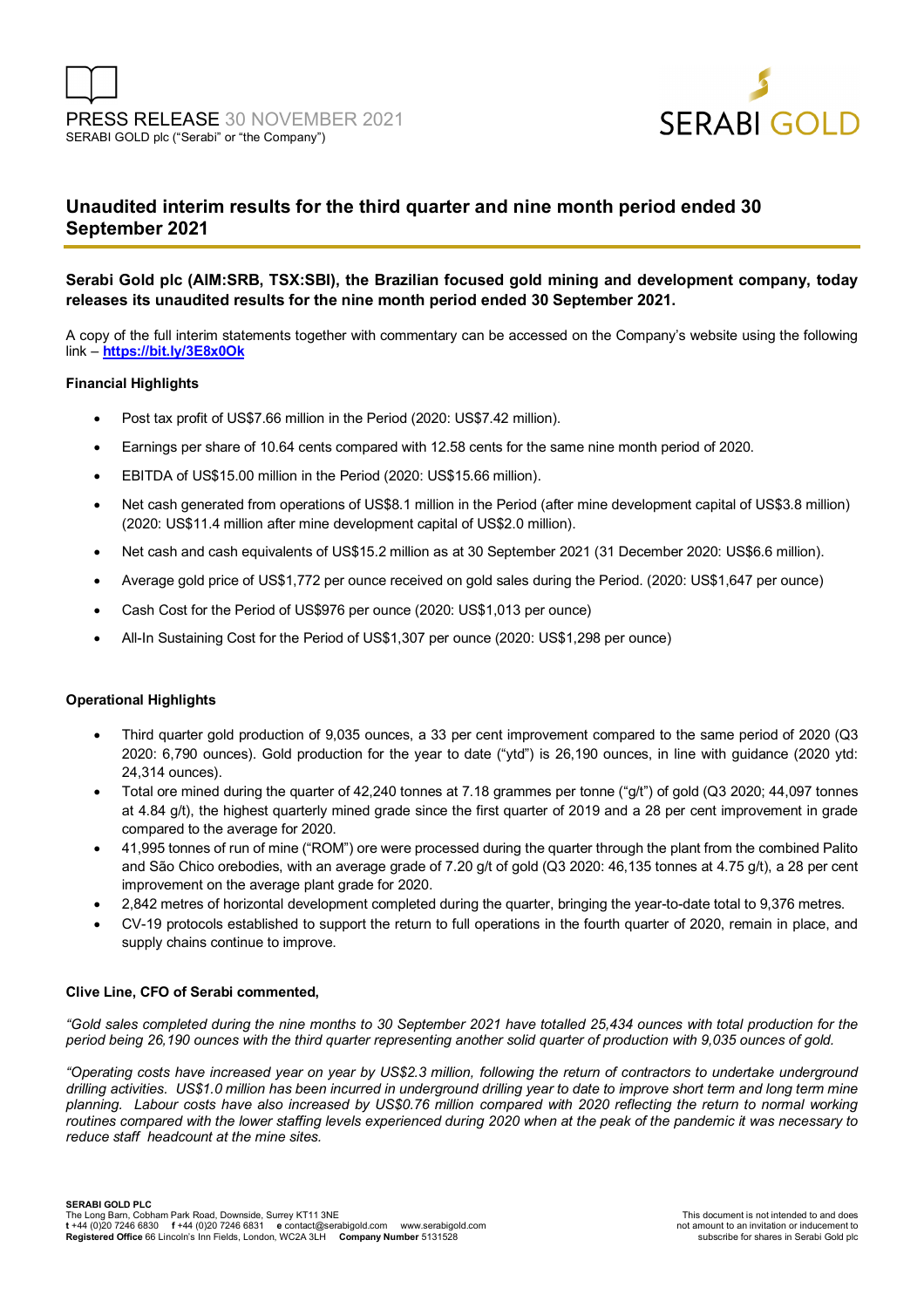

*"Whilst the AISC for the year to date of US\$1,307 per ounce is slightly higher than that for the equivalent period in 2020, this is reflective of the increased level of mine development. The cash cost of production has reduced by 4% to US\$976 per ounce.* 

*"Cash holdings of US\$15.2 million at the end of the period reflect operating cash flow of US\$8.15 million from the Palito Complex operations, including mine development of US\$3.8 million. Expenditure during the last 3 months on the Coringa operation has increased significantly following the start of the initial mine development including the establishment of the mine portal for the Serra deposit. The ramp has now achieved approximately 90 metres of development. Expenditure on the project in the nine months to the end of September was US\$3.0 million with US\$1.7 million incurred in the third quarter.* 

*"Expenditure on purchases of new plant and equipment, exploration activities and the development of Coringa has totalled US\$8.7 million for the year to date which has been met by the cash flow being generated by the current production operations.* 

*"The financial results reflect the continuing benefits of solid gold production over the first nine months of 2021, a continued strong gold price and favourable exchange rates resulting in an EBITDA of US\$15 million for the year to date.*

*"Gold prices, in USD terms, have fluctuated over the last two months in reaction to perceptions of world economies starting to improve and in particular signals of future interest rate increases in the United States and risk appetite. These fluctuations generally have been following movements in the US dollar against other world currencies and has been reflected in the relative movements of the Brazilian Real. The gold price in BRL terms remains strong."* 

### **Key Financial Information**

|                                                  | 3 months to      |                  | 9 months to      |              |
|--------------------------------------------------|------------------|------------------|------------------|--------------|
|                                                  | 30               | 3 months to      | 30               | 9 months to  |
|                                                  | <b>September</b> | 30 September     | <b>September</b> | 30 September |
|                                                  | 2021             | 2020             | 2021             | 2020         |
|                                                  | US\$             | US\$             | US\$             | US\$         |
| <b>Revenue</b>                                   | 14,210,749       | 15,941,963       | 46,741,222       | 45,403,793   |
| Cost of sales                                    | (8,870,024)      | (8,487,475)      | (27,227,697)     | (24,908,688) |
| <b>Gross operating profit</b>                    | 5,340,725        | 7,454,488        | 19,513,525       | 20,495,105   |
| Administration and share based payments          | (1, 391, 574)    | (1, 168, 595)    | (4,514,034)      | (4,838,661)  |
| <b>EBITDA</b>                                    | 3,949,151        | 6,285,893        | 14,999,491       | 15,656,444   |
| Depreciation and amortisation charges            | (1,376,482)      | (1,484,715)      | (4,093,089)      | (4,716,809)  |
| Operating profit / (loss) before finance and tax | 2,572,669        | 4,801,178        | 10,906,402       | 10,939,635   |
|                                                  |                  |                  |                  |              |
| Profit / (loss) after tax                        | 1,308,948        | 3,779,901        | 7,661,601        | 7,419,295    |
| Earnings per ordinary share (basic)              | 1.73c            | 6.41c            | 10.64c           | 12.58c       |
|                                                  |                  |                  |                  |              |
| Average gold price received (US\$/oz)            | <b>US\$1,753</b> | US\$1,881        | <b>US\$1,772</b> | US\$1,707    |
|                                                  |                  |                  |                  |              |
|                                                  |                  | As at            |                  |              |
|                                                  |                  | 30               | As at            | As at        |
|                                                  |                  | <b>September</b> | 31 December      | 30 June 2020 |
|                                                  |                  | 2021             | 2020             | (restated)   |
|                                                  |                  | US\$             | US\$             | US\$         |
| Cash and cash equivalents                        |                  | 15,165,875       | 6,603,620        | 10,968,059   |
| <b>Net assets</b>                                |                  | 79,937,364       | 57,747,524       | 52,923,589   |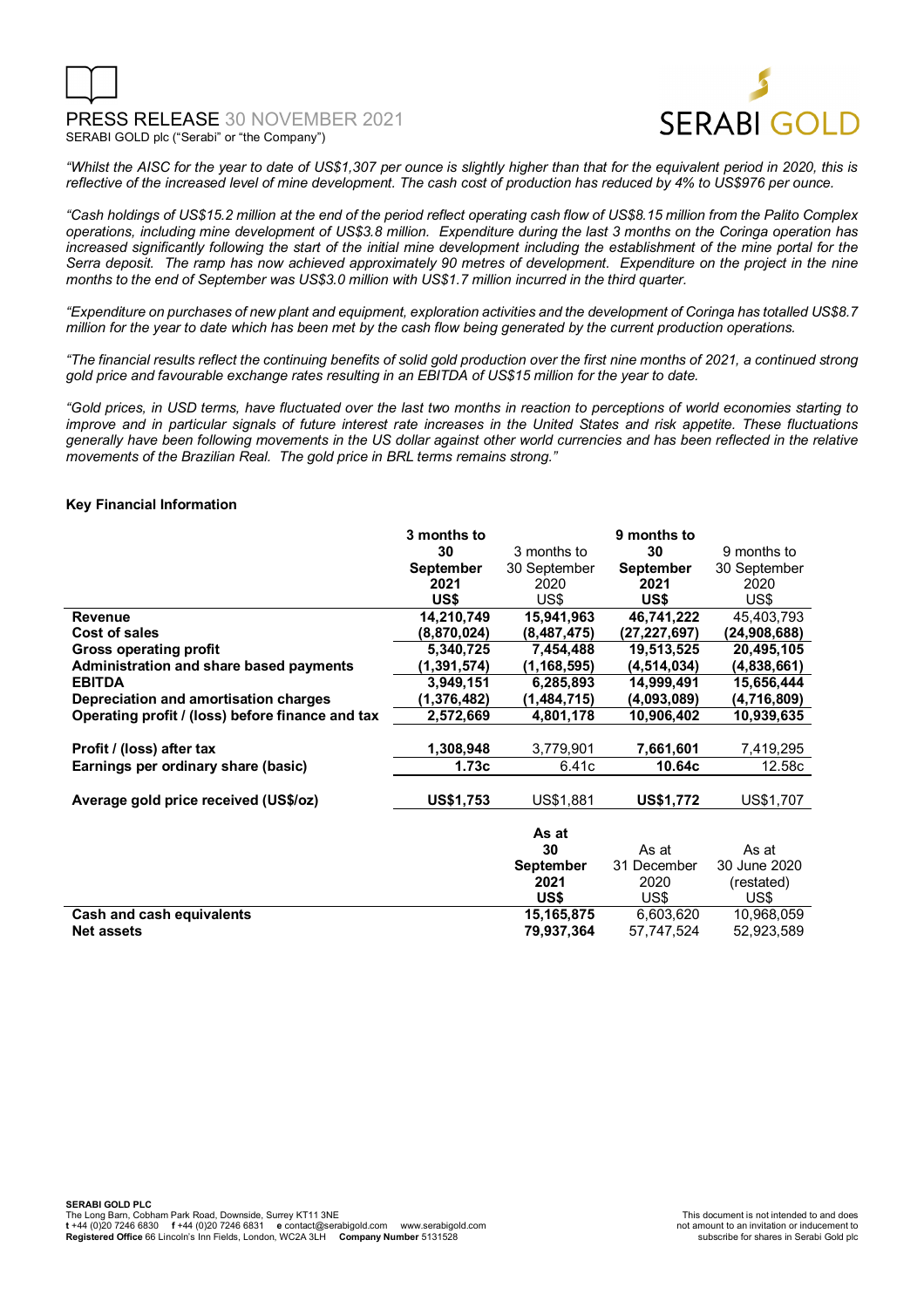



### **Cash Cost and All-In Sustaining Cost ("AISC")**

|                                                    | 9 months to      | 12 months to | 9 months to  |
|----------------------------------------------------|------------------|--------------|--------------|
|                                                    | 30 September     | 31 December  | 30 September |
|                                                    | 2021             | 2020         | 2020         |
| Gold production for cash cost and AISC<br>purposes | 26,190 ozs       | 31.212 ozs   | 24.748 ozs   |
| <b>Total Cash Cost of production (per ounce)</b>   | <b>US\$976</b>   | US\$1,075    | US\$1,013    |
| Total AISC of production (per ounce)               | <b>US\$1,307</b> | US\$1,374    | US\$1,298    |

|                                     |                     | <b>SUMMARY PRODUCTION STATISTICS FOR 2021 AND 2020</b> |        |                  |            |        |        |        |        |         |
|-------------------------------------|---------------------|--------------------------------------------------------|--------|------------------|------------|--------|--------|--------|--------|---------|
|                                     |                     | Qtr 1                                                  | Qtr 2  | Qtr <sub>3</sub> | <b>YTD</b> | Qtr 1  | Qtr 2  | Qtr 3  | Qtr 4  | Full Yr |
|                                     |                     | 2021                                                   | 2021   | 2021             | 2021       | 2020   | 2020   | 2020   | 2020   | 2020    |
|                                     |                     |                                                        |        |                  |            |        |        |        |        |         |
| Gold production (1)(2)              | <b>Ounces</b>       | 8,087                                                  | 9.048  | 9.035            | 26,190     | 9,020  | 8.504  | 6.790  | 6.898  | 31,212  |
| Mined ore - Total                   | Tonnes              | 40,371                                                 | 43,051 | 42,240           | 125,663    | 42,036 | 43,519 | 44,097 | 46,275 | 175,928 |
|                                     | Gold grade<br>(g/t) | 6.27                                                   | 7.12   | 7.18             | 6.89       | 6.54   | 5.85   | 4.84   | 5.24   | 5.59    |
| Milled ore                          | Tonnes              | 41,462                                                 | 43.679 | 41.995           | 127,137    | 40.465 | 44,235 | 46.135 | 43.440 | 174,276 |
|                                     | Gold grade<br>(g/t) | 6.27                                                   | 7.09   | 7.20             | 6.86       | 6.66   | 5.91   | 4.75   | 5.27   | 5.62    |
| Horizontal<br>development-<br>Total | <b>Metres</b>       | 3,573                                                  | 2,961  | 2.842            | 9,376      | 2.878  | 3.004  | 3,037  | 3.353  | 12,272  |

(1) The table may not sum due to rounding.<br>(2) Production numbers are subject to chan

Production numbers are subject to change pending final assay analysis from refineries.

The information contained within this announcement is deemed by the Company to constitute inside information as stipulated under the Market Abuse Regulations (EU) No. 596/2014 as it forms part of UK Domestic Law by virtue of the European Union (Withdrawal) Act 2018. The person who arranged the release of this statement on behalf of the Company was Clive Line, Director.

The person who arranged for the release of this announcement on behalf of the Company was Clive Line, Director.

### **Enquiries**

## **SERABI GOLD plc**

**Michael Hodgson t +44 (0)20 7246 6830**<br>Chief Executive **m** +44 (0)7799 473621 m +44 (0)7799 473621

**Clive Line** t +44 (0)20 7246 6830<br>Finance Director **m** +44 (0)7710 151692 m +44 (0)7710 151692

**e** contact@serabigold.com

www.serabigold.com

### **BEAUMONT CORNISH Limited**

**Nominated Adviser & Financial Adviser**  Roland Cornish / Michael Cornish **t** +44 (0)20 7628 3396 **PEEL HUNT LLP Joint UK Broker**

Ross Allister / Alexander Allen **t** +44 (0)20 7418 9000

### **TAMESIS PARTNERS LLP Joint UK Broker** Charlie Bendon/ Richard Greenfield **t** +44 (0)20 3882 2868

**CAMARCO Financial PR** Gordon Poole / Nick Hennis **t** +44 (0)20 3757 4980

Copies of this announcement are available from the Company's website at www.serabigold.com.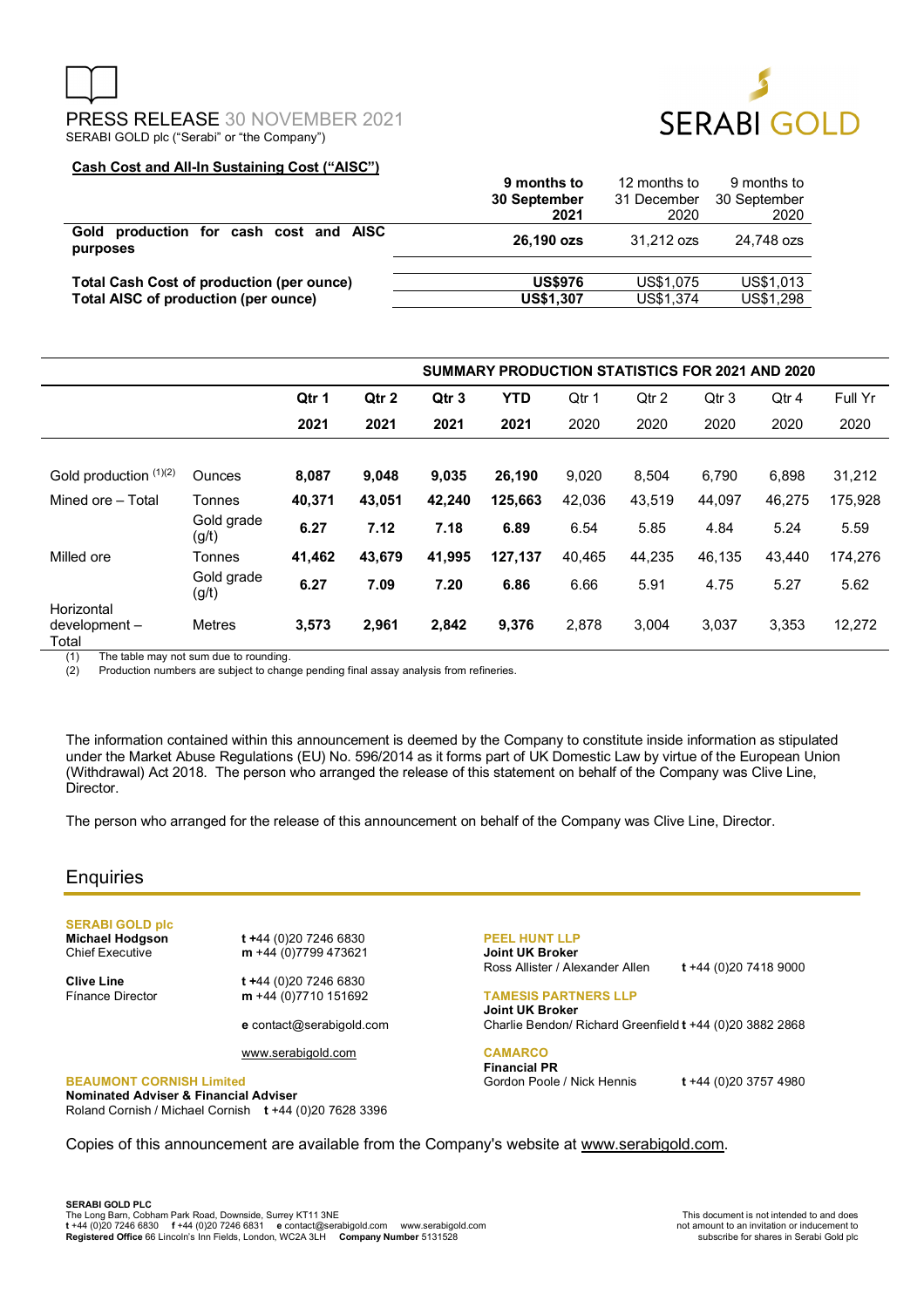

### **See www.serabigold.com for more information and follow us on twitter @Serabi\_Gold**

#### **Assay Results**

Assay results reported within this release are those provided by the Company's own on-site laboratory facilities at Palito and have not yet been independently verified. Serabi closely monitors the performance of its own facility against results from independent laboratory analysis for quality control purpose. As a matter of normal practice, the Company sends duplicate samples derived from a variety of the Company's activities to accredited laboratory facilities for independent verification. Since mid-2019, over 10,000 exploration drill core samples have been assayed at both the Palito laboratory and certified<br>external laboratory, in most cases the ALS laboratory in Belo Horizonte, Brazil. When<br>comparing significant assays with grades e over this period. Based on the results of this work, the Company's management are<br>satisfied that the Company's own facility shows sufficiently good correlation with<br>independent laboratory facilities for exploration drill that in the preparation of any future independent Reserve/Resource statement undertaken in compliance with a recognised standard, the independent authors of such a statement would not use Palito assay results without sufficient duplicates from an appropriately certificated laboratory.

#### **Forward-looking statements**

Certain statements in this announcement are, or may be deemed to be, forward looking<br>statements. Forward looking statements are identified by their use of terms and phrases<br>such as "believe", "could", "should" "envisage", rather on the Directors' current expectations and assumptions regarding the Company's future growth, results of operations, performance, future capital and other expenditures

(including the amount, nature and sources of funding thereof), competitive advantages, business prospects and opportunities. Such forward looking statements reflect the Directors' current beliefs and assumptions and are based on information currently available to the Directors. A number of factors could cause actual results to differ materially from the results discussed in the forward-looking statements including risks associated with vulnerability to general economic and business conditions, competition, environmental and other regulatory changes, actions by governmental authorities, the availability of capital markets, reliance on key personnel, uninsured and underinsured<br>losses and other factors, many of which are beyond the control of the Company. Although<br>any forward-looking statements contained in thi Directors believe to be reasonable assumptions, the Company cannot assure investors that actual results will be consistent with such forward looking statements.

#### **Qualified Persons Statement**

The scientific and technical information contained within this announcement has been reviewed and approved by Michael Hodgson, a Director of the Company. Mr Hodgson is an Economic Geologist by training with over 30 years' experience in the mining industry.<br>He holds a BSc (Hons) Geology, University of London, a MSc Mining Geology, University<br>of Leicester and is a Fellow of the Institute o Person for the purposes of Canadian National Instrument 43-101 and by the AIM Guidance Note on Mining and Oil & Gas Companies dated June 2009.

*Neither the Toronto Stock Exchange, nor any other securities regulatory authority, has approved or disapproved of the contents of this news release*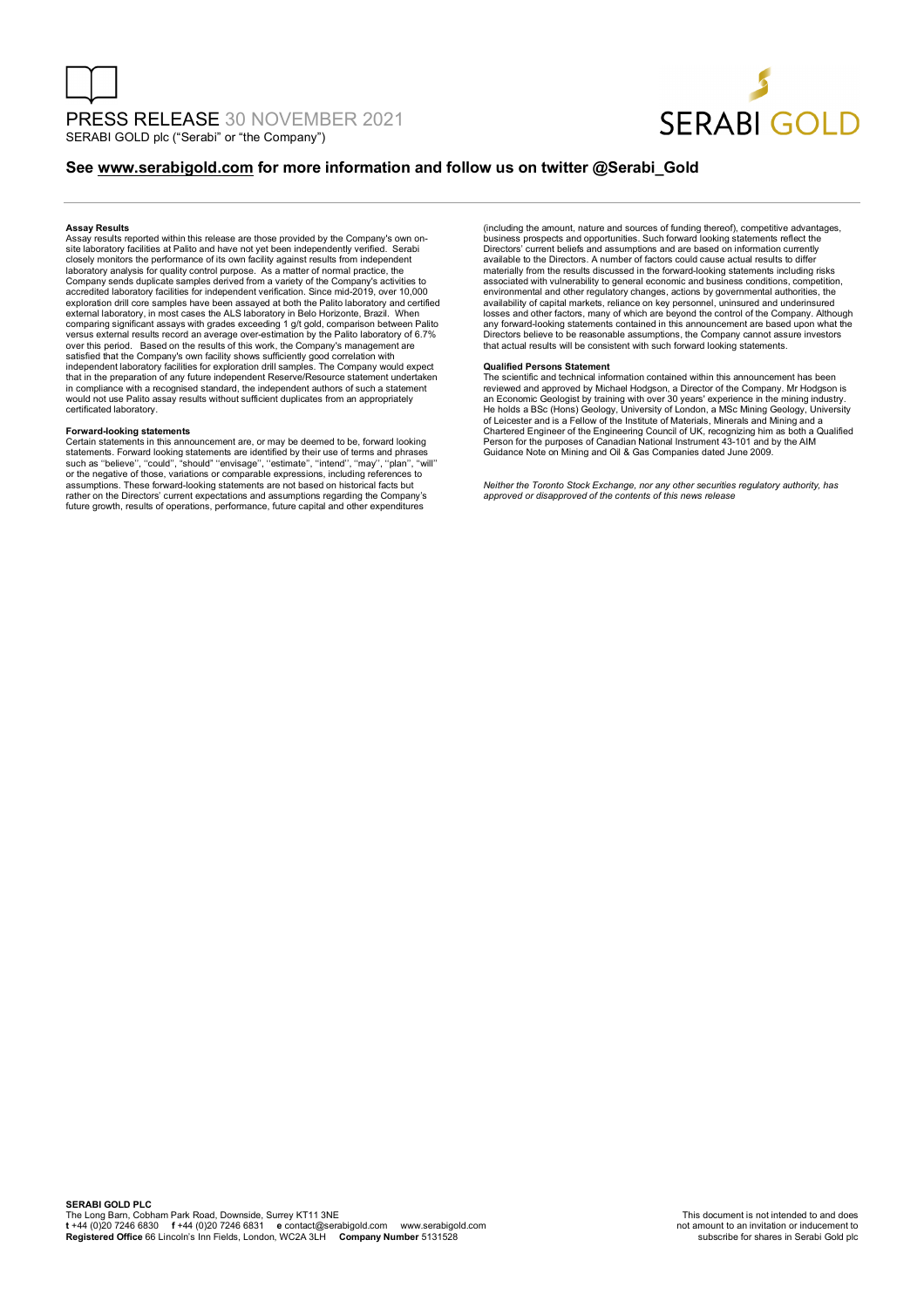



The following information, comprising, the Income Statement, the Group Balance Sheet, Group Statement of Changes in Shareholders' Equity, and Group Cash Flow, is extracted from the unaudited interim financial statements for the six months to 30 June 2021

### **Statement of Comprehensive Income**

For the nine month period ended 30 September 2021

|                                       |                | For the three months ended<br>30 September |                | For the nine months ended<br>30 September |                             |
|---------------------------------------|----------------|--------------------------------------------|----------------|-------------------------------------------|-----------------------------|
|                                       |                | 2021                                       | 2020           | 2021                                      | 2020                        |
| (expressed in US\$)                   | <b>Notes</b>   | (unaudited)                                | (unaudited and | restated) (unaudited)                     | (unaudited and<br>restated) |
| <b>CONTINUING OPERATIONS</b>          |                |                                            |                |                                           |                             |
| <b>Revenue</b>                        |                | 14,210,749                                 |                | 15,941,963 46,741,222                     | 45,403,793                  |
| Cost of sales                         |                | (8,870,024)                                |                | $(8,487,475)$ (27,227,697)                | (24,908,688)                |
| Depreciation and amortisation charges |                | (1,376,482)                                |                | $(1,484,715)$ $(4,093,089)$               | (4,716,809)                 |
| <b>Total cost of sales</b>            |                | (10, 246, 506)                             |                | $(9,972,190)$ $(31,320,786)$              | (29, 625, 497)              |
| <b>Gross profit</b>                   |                | 3,964,243                                  | 5.969.773      | 15,420,436                                | 15,778,296                  |
| Administration expenses               |                | (1,648,211)                                |                | $(1,042,013)$ $(4,654,625)$               | (4,705,158)                 |
| Share-based payments                  |                | (71, 903)                                  | (182, 740)     | (208, 103)                                | (344, 578)                  |
| Gain on disposal of assets            |                | 328,540                                    | 56,158         | 348,694                                   | 211,075                     |
| <b>Operating profit</b>               |                | 2,572,669                                  |                | 4,801,178 10,906,402                      | 10,939,635                  |
| Foreign exchange gain/(loss)          |                | 125,566                                    | 51,642         | 81,823                                    | (99,032)                    |
| Finance expense                       | $\mathcal{P}$  | 18,140                                     | (376, 498)     | (322, 418)                                | (1,308,463)                 |
| Finance income                        | $\overline{2}$ |                                            | 16,547         |                                           | 53,736                      |
| <b>Profit before taxation</b>         |                | 2,716,375                                  | 4,492,869      | 10,665,807                                | 9,585,874                   |
| Income tax expense                    | 3              | (1,407,427)                                | (712,966)      | (3,004,206)                               | (2, 166, 581)               |
| <b>Profit after taxation</b>          |                | 1,308,948                                  | 3,779,901      | 7,661,601                                 | 7,419,295                   |

### **Other comprehensive income (net of tax)**

| Exchange differences on translating foreign<br>operations           |   | (4,468,408)   |           | $(1,397,149)$ $(2,240,458)$ | (20.614.659)   |
|---------------------------------------------------------------------|---|---------------|-----------|-----------------------------|----------------|
| Total comprehensive profit /(loss) for the<br>period <sup>(1)</sup> |   | (3, 159, 460) | 2.382.752 | 5.421.143                   | (13, 195, 364) |
| Profit per ordinary share (basic)                                   | 4 | 1.73c         | 6.41c     | 10.64c                      | 12.58c         |
| Profit per ordinary share (diluted)                                 | 4 | 1.70c         | 5.97c     | 10.47c                      | 11.71c         |

(1) The Group has no non-controlling interests and all losses are attributable to the equity holders of the parent company.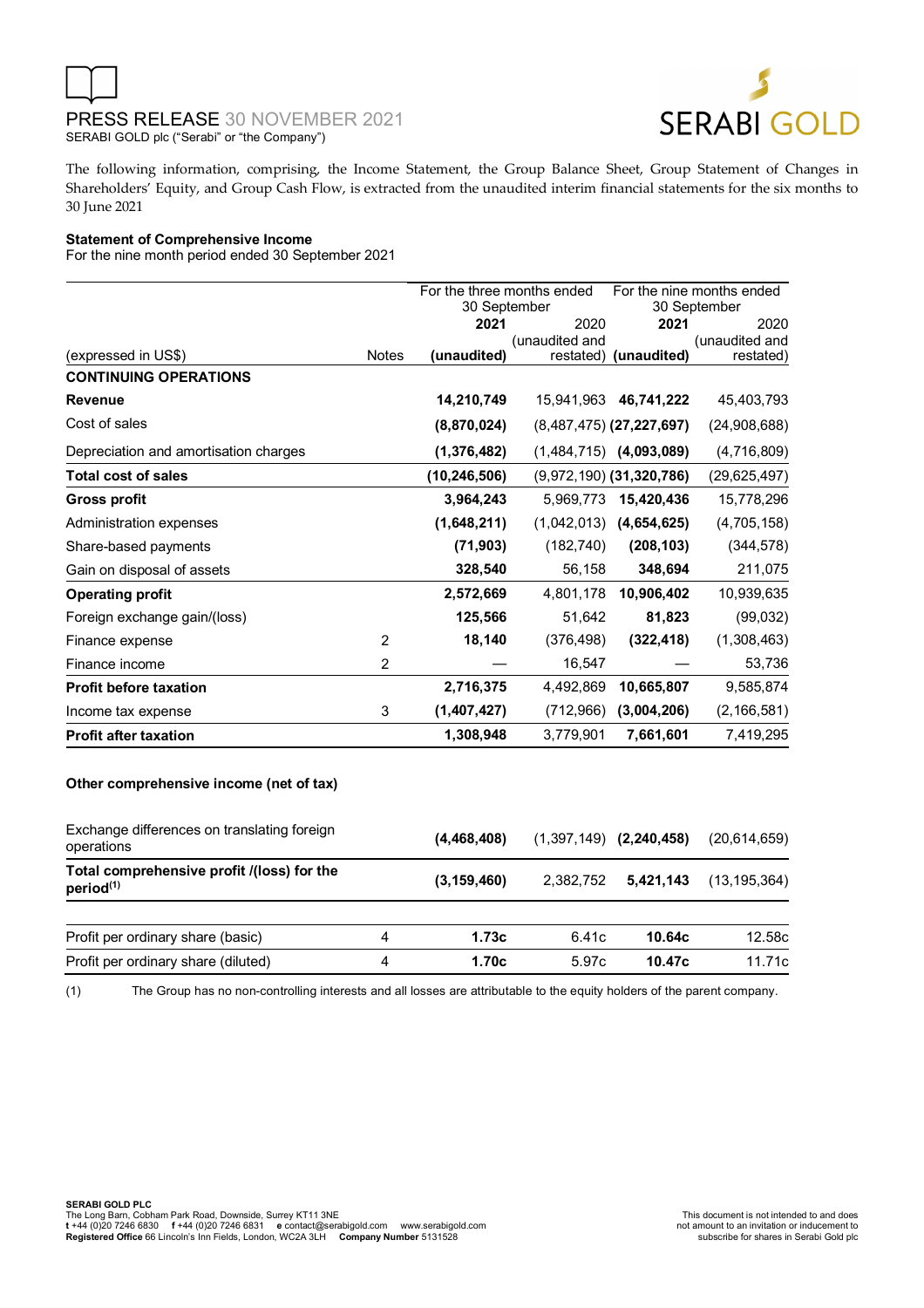

### **Balance Sheet as at 30 September 2021**

| (expressed in US\$)                          | <b>Notes</b> | As at<br>30 September 2021<br>(unaudited) | As at<br>30 September 2020<br>(unaudited and<br>restated) | As at<br>31 December 2020<br>(audited) |
|----------------------------------------------|--------------|-------------------------------------------|-----------------------------------------------------------|----------------------------------------|
| <b>Non-current assets</b>                    |              |                                           |                                                           |                                        |
| Deferred exploration costs                   | 6            | 33,034,342                                | 24,297,182                                                | 27,778,354                             |
| Property, plant and equipment                | 7            | 26,476,342                                | 23,198,935                                                | 26,235,551                             |
| Right of use assets                          | 8            | 2,274,281                                 | 2,207,297                                                 | 2,573,738                              |
| Taxes receivable                             |              | 1,257,745                                 | 828,083                                                   | 696,077                                |
| Deferred taxation                            |              | 637,071                                   | 229,464                                                   | 1,879,158                              |
| <b>Total non-current assets</b>              |              | 63,679,781                                | 50,760,961                                                | 59,162,878                             |
| <b>Current assets</b>                        |              |                                           |                                                           |                                        |
| Inventories                                  | 9            | 7,771,427                                 | 5,308,012                                                 | 6,979,438                              |
| Trade and other receivables                  |              | 2,147,503                                 | 2,076,263                                                 | 1,936,044                              |
| Prepayments and accrued income               |              | 2,313,484                                 | 2,329,770                                                 | 1,554,991                              |
| Cash and cash equivalents                    |              | 15, 165, 875                              | 10,968,059                                                | 6,603,620                              |
| <b>Total current assets</b>                  |              | 27,398,289                                | 20,682,104                                                | 17,074,093                             |
| <b>Current liabilities</b>                   |              |                                           |                                                           |                                        |
| Trade and other payables                     |              | 7,155,764                                 | 4,573,988                                                 | 6,846,202                              |
| Interest bearing liabilities                 | 10           | 278,857                                   | 11,379,069                                                | 8,726,302                              |
| Derivative financial liabilities             | 11           |                                           | 411,123                                                   | 390,456                                |
| Accruals                                     |              | 396,670                                   | 293,062                                                   | 292,089                                |
| <b>Total current liabilities</b>             |              | 7,831,291                                 | 16,657,242                                                | 16,255,049                             |
| <b>Net current assets</b>                    |              | 19,566,998                                | 4,024,862                                                 | 819,044                                |
| <b>Total assets less current liabilities</b> |              | 83,246,779                                | 54,785,823                                                | 59,981,922                             |
| <b>Non-current liabilities</b>               |              |                                           |                                                           |                                        |
| Trade and other payables                     |              | 83,722                                    | 82,261                                                    | 91,916                                 |
| Interest bearing liabilities                 | 10           | 538,144                                   | 181,348                                                   | 350,931                                |
| Deferred tax liability                       |              | 903,421                                   |                                                           | 324,519                                |
| Derivative financial liabilities             | 11           | 394,529                                   |                                                           |                                        |
| Provisions                                   |              | 1,389,599                                 | 1,598,625                                                 | 1,467,032                              |
| <b>Total non-current liabilities</b>         |              | 3,309,415                                 | 1,862,234                                                 | 2,234,398                              |
| <b>Net assets</b>                            |              | 79,937,364                                | 52,923,589                                                | 57,747,524                             |
| <b>Equity</b>                                |              |                                           |                                                           |                                        |
| Share capital                                | 14           | 11,213,618                                | 8,905,116                                                 | 8,905,116                              |
| Share premium reserve                        |              | 36,158,068                                | 21,905,976                                                | 21,905,976                             |
| Option reserve                               | 14           | 1,012,820                                 | 984,358                                                   | 1,173,044                              |
| Other reserves                               |              | 12,151,873                                | 9,970,276                                                 | 10,254,048                             |
| <b>Translation reserve</b>                   |              | (66, 245, 416)                            | (69,028,477)                                              | (64,004,958)                           |
| Retained surplus                             |              | 85,646,401                                | 80,186,340                                                | 79,514,298                             |
| <b>Equity shareholders' funds</b>            |              | 79,937,364                                | 52,923,589                                                | 57,747,524                             |

The interim financial information has not been audited and does not constitute statutory accounts as defined in Section 434 of the Companies Act 2006. Whilst the financial<br>information included in this announcement has been contain sufficient financial information to comply with IFRS. The Group statutory accounts for the year ended 31 December 2020 prepared in accordance with international<br>accounting standards in conformity with the requirem was unqualified. The auditor's report did not contain a statement under Section 498 (2) or 498 (3) of the Companies Act 2006.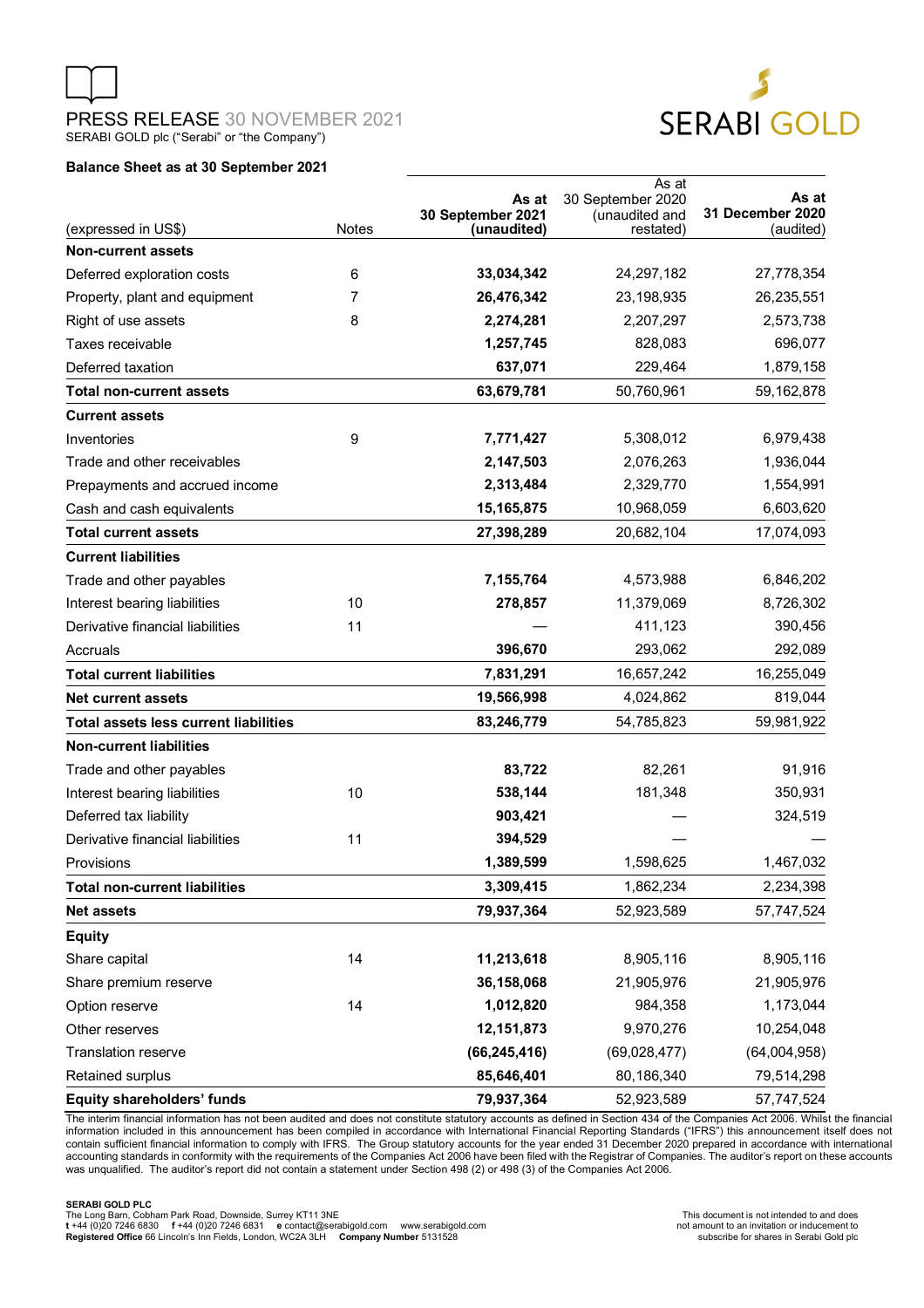



### **Statements of Changes in Shareholders' Equity**  For the nine month period ended 30 September 2021

(expressed in US\$)

| (unaudited)                                         | Share<br>capital | premium    | Share Share option<br>reserve | Other<br>reserves <sup>(1)</sup> | Translation<br>reserve | Retained<br>Earnings | Total equity   |
|-----------------------------------------------------|------------------|------------|-------------------------------|----------------------------------|------------------------|----------------------|----------------|
| <b>Equity shareholders'</b>                         |                  |            |                               |                                  |                        |                      |                |
| funds at 31 December<br>2019 (restated)             | 8,882,803        | 21,752,430 | 1,019,589                     | 7,149,274                        | (48, 413, 818)         | 75,208,238           | 65,598,516     |
| Foreign currency                                    |                  |            |                               |                                  | (20,614,659)           |                      | (20,614,659)   |
| adjustments                                         |                  |            |                               |                                  |                        |                      |                |
| Profit for the period                               |                  |            |                               |                                  |                        | 7,419,295            | 7,419,295      |
| Total comprehensive                                 |                  |            |                               |                                  | (20,614,659)           | 7,419,295            | (13, 195, 364) |
| income for the period                               |                  |            |                               |                                  |                        |                      |                |
| Shares issued in the                                | 22,313           | 153,456    |                               |                                  |                        |                      | 175,859        |
| period                                              |                  |            |                               |                                  |                        |                      |                |
| Transfer to taxation                                |                  |            |                               | 2,821,002                        |                        | (2,821,002)          |                |
| reserve                                             |                  |            |                               |                                  |                        |                      |                |
| Share options exercised<br>in period                |                  |            | (31, 752)                     |                                  |                        | 31,752               |                |
| Share options lapsed in                             |                  |            |                               |                                  |                        |                      |                |
| period                                              |                  |            | (348, 057)                    |                                  |                        | 348,057              |                |
| Share option expense                                |                  |            | 344,578                       |                                  |                        |                      | 344,578        |
| <b>Equity shareholders'</b>                         |                  |            |                               |                                  |                        |                      |                |
| funds at 30 September                               | 8,905,116        | 21,905,976 | 984,358                       | 9,970,276                        | (69, 028, 477)         | 80,186,340           | 52,923,589     |
| 2020 (restated)                                     |                  |            |                               |                                  |                        |                      |                |
| Foreign currency                                    |                  |            |                               |                                  |                        |                      |                |
| adjustments                                         |                  |            |                               |                                  | 5,023,519              |                      | 5,023,519      |
| Profit for the period                               |                  |            |                               |                                  |                        | (388, 270)           | (388, 270)     |
| Total comprehensive                                 |                  |            |                               |                                  | 5,023,519              | (388, 270)           | (388, 270)     |
| income for the period                               |                  |            |                               |                                  |                        |                      |                |
| Transfer to taxation                                |                  |            |                               | 283,772                          |                        | (283, 772)           |                |
| reserve                                             |                  |            |                               |                                  |                        |                      |                |
| Share option expense                                |                  |            | 188,686                       |                                  |                        |                      | 188,686        |
| <b>Equity shareholders'</b><br>funds at 31 Dec 2020 | 8,905,116        | 21,905,976 | 1,173,044                     | 10,254,048                       | (64,004,958)           | 79,514,298           | 57,747,524     |
| Foreign currency                                    |                  |            |                               |                                  | (2, 240, 458)          |                      | (2, 240, 458)  |
| adjustments                                         |                  |            |                               |                                  |                        |                      |                |
| Profit for the period                               |                  |            |                               |                                  |                        | 7,661,601            | 7,661,601      |
| Total comprehensive                                 |                  |            |                               |                                  | (2, 240, 458)          | 7,661,601            | 5,421,143      |
| income for the period                               |                  |            |                               |                                  |                        |                      |                |
| Transfer to taxation                                |                  |            |                               | 1,897,825                        |                        | (1,897,825)          |                |
| reserve                                             |                  |            |                               |                                  |                        |                      |                |
| <b>Share Premium</b>                                |                  |            |                               |                                  |                        |                      |                |
| Share Issued during                                 | 2,308,502        | 14,252,092 |                               |                                  |                        |                      | 16,560,594     |
| period                                              |                  |            |                               |                                  |                        |                      |                |
| Share options lapsed in                             |                  |            | (368, 327)                    |                                  |                        | 368,327              |                |
| period<br>Share option expense                      |                  |            | 208,103                       |                                  |                        |                      | 208,103        |
| <b>Equity shareholders'</b>                         |                  |            |                               |                                  |                        |                      |                |
| funds at 30 September<br>2021                       | 11,213,618       | 36,158,068 | 1,012,820                     | 12,151,873                       | (66, 245, 416)         | 85,646,401           | 79,937,364     |

(1) Other reserves comprise a merger reserve of US\$361,461 and a taxation reserve of US\$11,790,412 (31 December 2020: merger reserve of US\$361,461 and a taxation reserve of US\$9,892,587).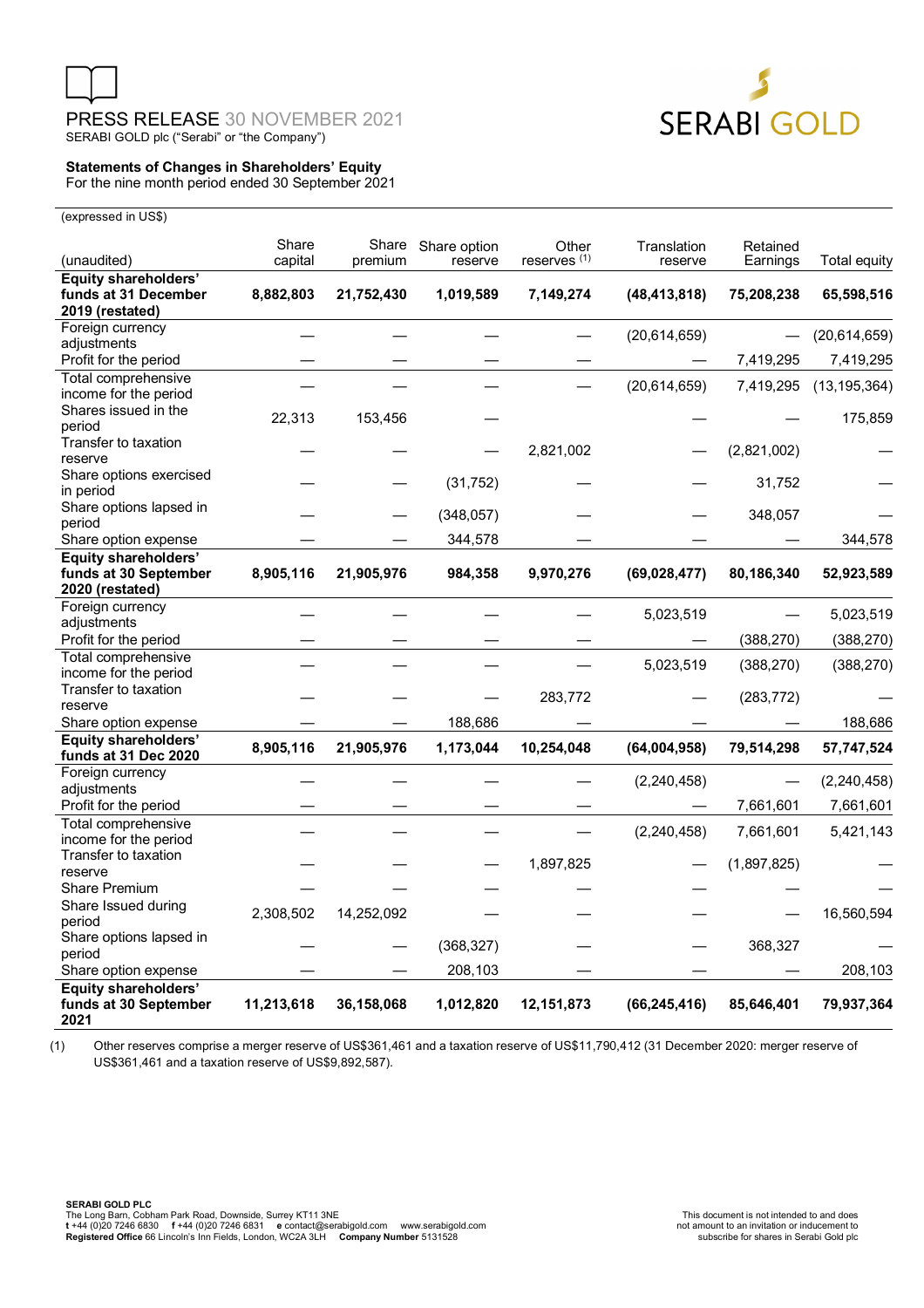

SERABI GOLD

### **Cash Flow Statement**

For the nine month period ended 30 September 2021

|                                                                         | For the three months<br>ended<br>30 September |             | For the nine months<br>ended<br>30 September |              |  |
|-------------------------------------------------------------------------|-----------------------------------------------|-------------|----------------------------------------------|--------------|--|
|                                                                         | 2021                                          | 2020        | 2021                                         | 2020         |  |
| (expressed in US\$)<br><b>Operating activities</b>                      | (unaudited)                                   | (unaudited) | (unaudited)                                  | (unaudited)  |  |
| Post tax profit for period                                              | 1,308,948                                     | 3,779,901   | 7,661,601                                    | 7,419,295    |  |
| Depreciation - plant, equipment and mining properties                   | 1,376,482                                     | 1,484,715   | 4,093,089                                    | 4,716,809    |  |
| Net financial expense                                                   | (143, 706)                                    | 308,309     | 240,595                                      | 1,353,759    |  |
| Provision for taxation                                                  | 1,407,427                                     | 712,966     | 3,004,206                                    | 2,166,581    |  |
| Share-based payments                                                    | 71,903                                        | 182,740     | 208,103                                      | 399,284      |  |
| <b>Taxation Paid</b>                                                    | (203, 221)                                    |             | (333, 922)                                   |              |  |
| <b>Interest Paid</b>                                                    | (12, 891)                                     | (2,753)     | (1, 295, 724)                                | (265, 751)   |  |
| Foreign exchange (loss) / gain                                          | 49,636                                        | (79, 732)   | (138, 928)                                   | (125, 537)   |  |
| Changes in working capital                                              |                                               |             |                                              |              |  |
| (Increase)/decrease in inventories                                      | (663, 820)                                    | 55,650      | (763, 112)                                   | (733, 883)   |  |
| (Increase) in receivables, prepayments and accrued income               | (259, 673)                                    | (997, 396)  | (1, 104, 846)                                | (1,997,572)  |  |
| Increase/(decrease) in payables, accruals and provisions                | 287,149                                       | 277,539     | 378,041                                      | 220,307      |  |
| Net cash inflow from operations                                         | 3,218,234                                     | 5,721,942   | 11,949,103                                   | 13, 153, 292 |  |
| <b>Investing activities</b>                                             |                                               |             |                                              |              |  |
| Purchase of property, plant and equipment and assets in<br>construction | (1,698,160)                                   | (860, 020)  | (2,439,463)                                  | (2,049,973)  |  |
| Mine development expenditure                                            | (1, 244, 454)                                 | (784, 203)  | (3,802,795)                                  | (2,005,880)  |  |
| Geological exploration expenditure                                      | (1,474,640)                                   | (267, 338)  | (3,274,609)                                  | (1,352,610)  |  |
| Pre-operational project costs                                           | (1,753,513)                                   | (149, 457)  | (3,019,404)                                  | (627,097)    |  |
| Acquisition payment for subsidiary                                      |                                               | (2,500,000) | (5,500,000)                                  | (3,500,000)  |  |
| Acquisition of other property rights                                    | (930)                                         | (150, 789)  | (102, 316)                                   | (483, 302)   |  |
| Proceeds from sale of assets                                            | 340,664                                       | 72,188      | 365,745                                      | 400,047      |  |
| Interest received                                                       |                                               |             |                                              | 911          |  |
| Net cash outflow on investing activities                                | (5,831,033)                                   | (4,639,619) | (17, 772, 842)                               | (9,617,904)  |  |
| <b>Financing activities</b>                                             |                                               |             |                                              |              |  |
| Issue of Ordinary share capital (net of costs)                          |                                               |             | 16,560,594                                   |              |  |
| Issue of warrants                                                       |                                               |             | 333,936                                      |              |  |
| Drawdown of convertible loan                                            |                                               | 500,000     |                                              | 2,000,000    |  |
| Repayment of convertible loan                                           |                                               |             | (2,000,000)                                  |              |  |
| Repayment of secured loan                                               |                                               |             |                                              | (6,983,492)  |  |
| Payment of finance lease liabilities                                    | (85,990)                                      | (203, 080)  | (349, 269)                                   | (249, 354)   |  |
| Net cash (outflow) / inflow from financing activities                   | (85,990)                                      | 296,920     | 14,545,261                                   | (5,232,846)  |  |
| Net increase / (decrease) in cash and cash equivalents                  | (2,698,789)                                   | 1,379,242   | 8,721,522                                    | (1,697,458)  |  |
| Cash and cash equivalents at beginning of period                        | 18,121,392                                    | 9,627,412   | 6,603,620                                    | 14,234,612   |  |
| Exchange difference on cash                                             | (256, 728)                                    | (38, 596)   | (159, 267)                                   | (1,569,095)  |  |
| Cash and cash equivalents at end of period                              | 15, 165, 875                                  | 10,968,059  | 15, 165, 875                                 | 10,968,059   |  |

**SERABI GOLD PLC**<br>The Long Barn, Cobham Park Road, Downside, Surrey KT11 3NE<br>The 44 (in the Apple of the After Archaeology of the Contact@serabigold.com www.serabigold.com and the archaeo<br>Registered Office 66 Lincoln's Inn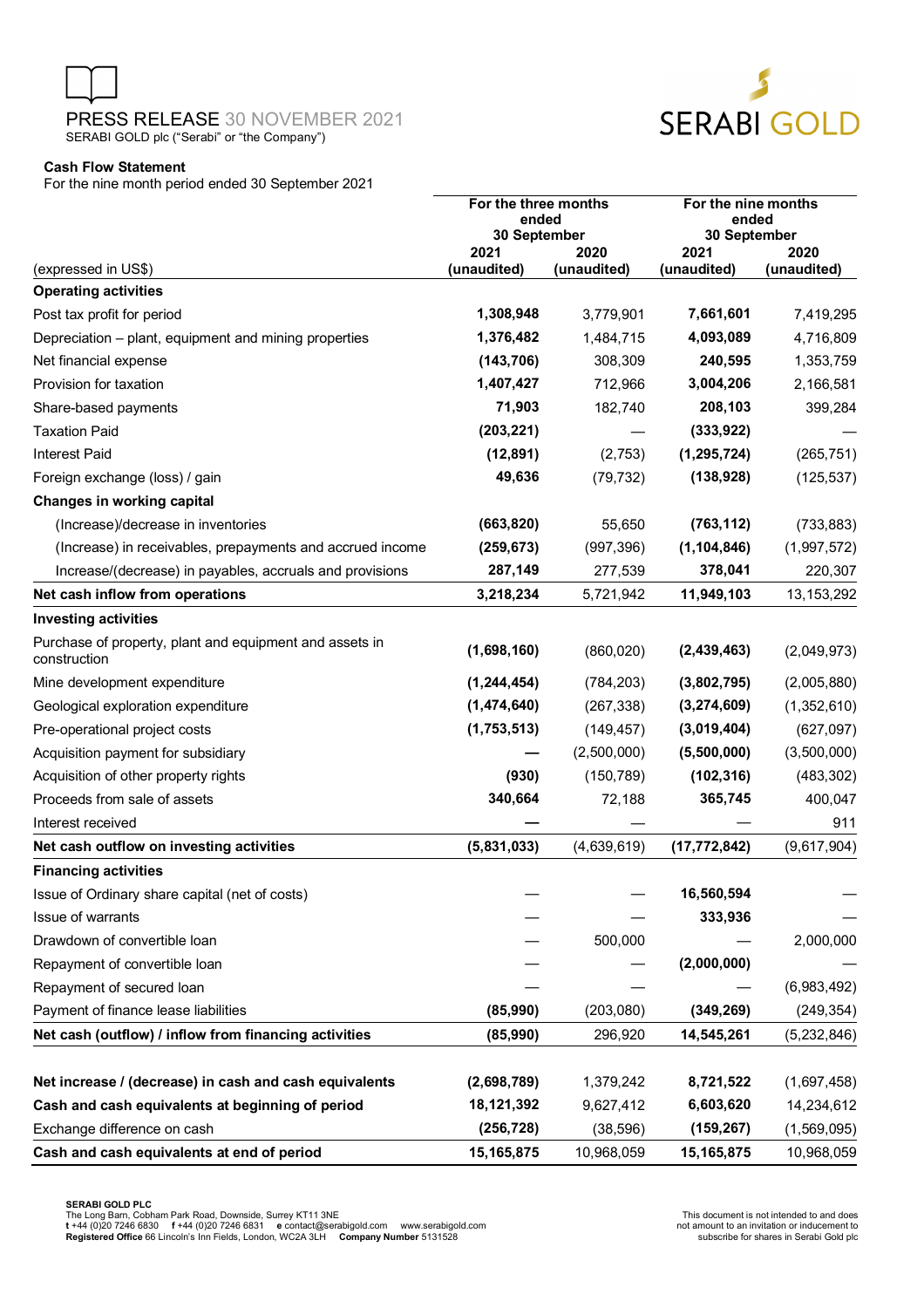



Effective Date

### Notes

### **1. Basis of preparation**

These interim condensed consolidated financial statements are for the nine month period ended 30 September 2021. Comparative information has been provided for the unaudited nine month period ended 30 September 2020 and, where applicable, the audited twelve month period from 1 January 2020 to 31 December 2020. These condensed consolidated financial statements do not include all the disclosures that would otherwise be required in a complete set of financial statements and should be read in conjunction with the 2020 annual report.

The condensed consolidated financial statements for the periods have been prepared in accordance with International Accounting Standard 34 "Interim Financial Reporting" and the accounting policies are consistent with those of the annual financial statements for the year ended 31 December 2020 and those envisaged for the financial statements for the year ending 31 December 2021.

### **Accounting standards, amendments and interpretations effective in 2021**

The Group has not adopted any standards or interpretations in advance of the required implementation dates.

The following Accounting standards came into effect as of 1 January 2021

| Amendments to IFRS 9. IAS 39. IFRS 7. IFRS 4 and IFRS 16 Interest Rate benchmark |                |
|----------------------------------------------------------------------------------|----------------|
| Reform – Phase 2                                                                 | 1 January 2021 |

The adoption of this standard has had no effect on the financial results of the Group.

There are a number of standards, amendments to standards, and interpretations which have been issued that are effective in future periods and which the Group has chosen not to adopt early. None of these are expected to have a significant effect on the Group, in particular

|                                                                                      | <b>Effective Date</b> |
|--------------------------------------------------------------------------------------|-----------------------|
| Property, Plant and Equipment – Proceeds before Intended Use (amendments to IAS 16)  | 1 January 2022        |
| Onerous Contracts- Cost of Fulfilling a Contract (Amendments to IAS 37)              | 1 January 2022        |
| Annual Improvements to IFRS Standards 2018-2020                                      | 1 January 2022        |
| Reference to Conceptual Framework (Amendments to IFRS 3)                             | 1 January 2022        |
| IFRS 17 Insurance Contracts, including Amendments to IFRS 17                         | 1 January 2023        |
| Classification of Liabilities as Current or Non-current (Amendments to IAS 1) and    | 1 January 2023        |
| Classification of Liabilities as Current or Non-current – Deferral of Effective Date |                       |

These financial statements do not constitute statutory accounts as defined in Section 434 of the Companies Act 2006.

### **(i) Going concern**

On 2 March 2021, the Group announced that it had concluded a placing of new shares raising gross proceeds of £12.5 million. The shares were issued and admitted to trading on AIM and listed on the TSX on 9 March 2021.

Following completion of the placing, the Group settled the remaining deferred consideration due to Equinox for the acquisition of Coringa amounting to US\$2.5 million plus accrued interest of US\$1.09 million. The Group also redeemed US\$2.0 million of convertible loan stock held by Greenstone together with interest and other agreed fees totalling US\$533,560. Following the settlement of these liabilities, the Group has no long-term borrowings or debt, and all security interests held by Equinox and Greenstone have been released.

The Group is using some of the proceeds from the balance of the funds raised through the placing of new shares to start the development of the mine at Coringa during 2021 and also to fund the Group's exploration programme for 2021.

The Group expects that it will use a combination of debt finance and cash flow from its existing operations to meet the further development costs of Coringa until that project reaches a position of sustained positive cash-flow. The preliminary economic assessment issued by the Group in October 2019, estimated an initial capital requirement of US\$24.7 million prior to sustained positive cash-flow. Management estimates that first gold production could occur 18 to 24 months after the commencement of initial mine development.

As with most businesses, the long term potential impacts of COVID-19 create uncertainty but management considers the actions and procedures that have been implemented by the Group and its history over the past 15 months of dealing with the effects of the pandemic, are minimising the potential for any significant and extended effect on the business and its operations.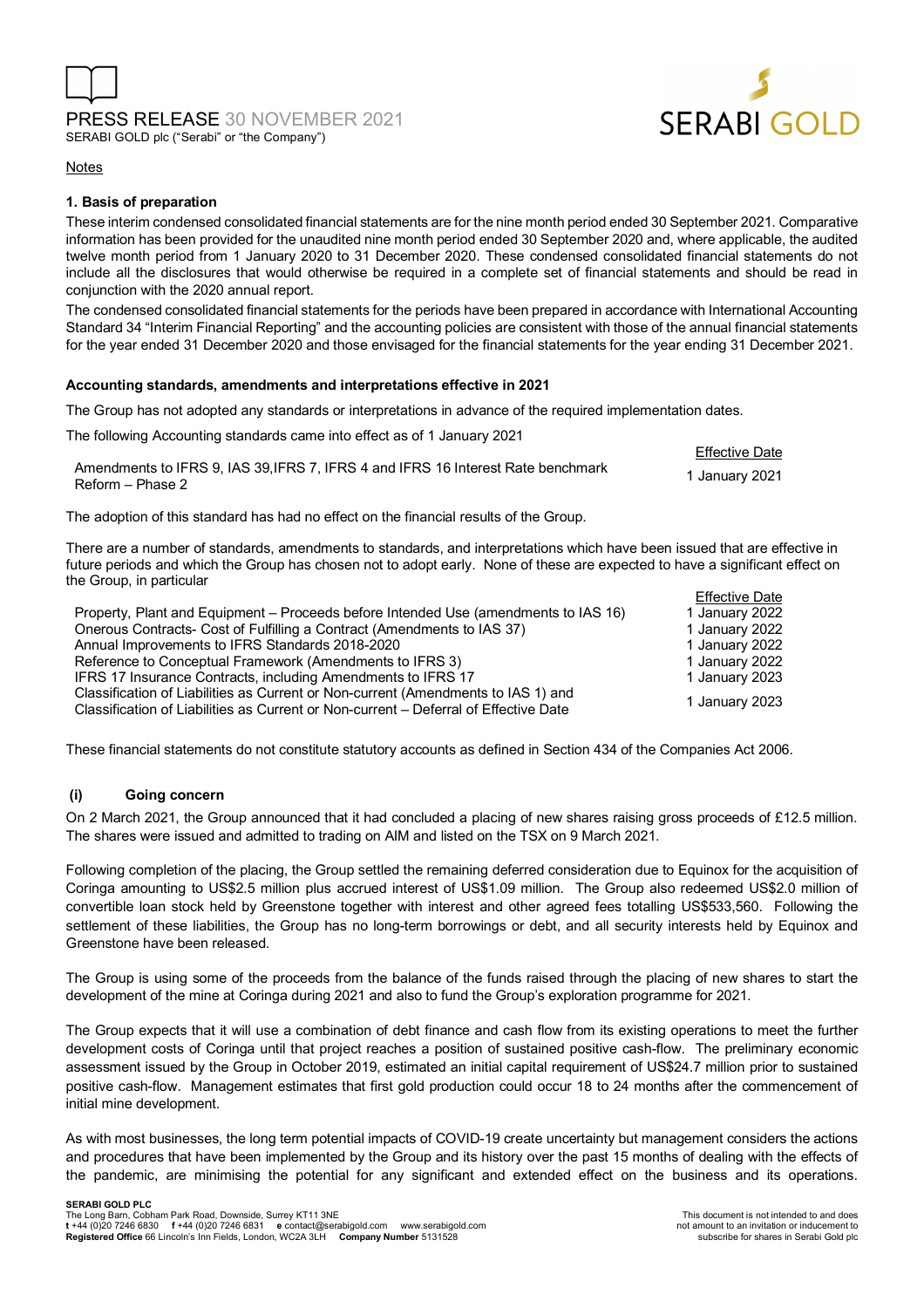

Management and the Board will continue to assess any further actions that may be necessary, but at this time, based on the information currently available and experiences to date, consider that the measures currently in place will permit the Group to maintain operations at forecast rates of production.

The Group did not claim or receive any COVID-19 related grants or other funding from any government or other sources, during 2020 or 2021 and has no expectation of receiving any such financial support in the future.

The Directors are confident as at the date of this report of being able to raise the necessary debt funding for the continued development of Coringa, as and when necessary. Whilst the Group's operations are performing at the levels that they anticipate, the Directors acknowledge that unplanned interruptions or other events resulting in a reduction in gold production and/or any significant reduction of the gold price or appreciation of the Brazilian Real could adversely affect the level of free cash flow that the Group can generate on a monthly basis. The Group maintains stocks of spare parts, and the modular nature of the plant should permit gold production to continue in the event of breakdowns. The Group constantly monitors gold price and exchange rate and will use hedging facilities to protect its cash flow where appropriate. .Should it be required the Board could also reduce the planned level of exploration expenditure or reduce the planned rate of expenditure on the development of Coringa to reduce cash outflows.

On this basis, the Directors have therefore concluded that it is appropriate to prepare the financial statements on a going concern basis..

### **2. Finance expense and income**

|                                                                        | 3 months<br>ended<br>30 September<br>2021<br>(unaudited) | 3 months<br>ended<br>30 September<br>2020<br>(unaudited) | 9 months<br>ended<br>30 September<br>2021<br>(unaudited)<br>US\$ | 9 months<br>ended<br>30 September<br>2020<br>(unaudited)<br>US\$ |
|------------------------------------------------------------------------|----------------------------------------------------------|----------------------------------------------------------|------------------------------------------------------------------|------------------------------------------------------------------|
| Interest expense on secured loan                                       |                                                          |                                                          |                                                                  | (203, 127)                                                       |
| Interest expense on convertible loan                                   |                                                          | (64, 292)                                                | (47, 502)                                                        | (81, 816)                                                        |
| Interest expense on mineral property<br>acquisition liability          |                                                          | (255, 956)                                               | (23, 854)                                                        | (849, 970)                                                       |
| Recognition of variation in effective<br>interest rate of secured loan |                                                          |                                                          |                                                                  | (79, 800)                                                        |
| Loss in respect of non-substantial<br>modification                     |                                                          | (155, 237)                                               | (40, 469)                                                        |                                                                  |
| <b>Warrants Expense</b>                                                | 18,140                                                   |                                                          | (60, 593)                                                        |                                                                  |
| Amortisation of arrangement fee for<br>convertible loan                |                                                          | (56, 250)                                                | (150,000)                                                        | (93, 750)                                                        |
| Loss on revaluation of derivatives                                     |                                                          |                                                          |                                                                  |                                                                  |
| Total finance expense                                                  | 18,140                                                   | (376, 498)                                               | (322, 418)                                                       | (1,308,463)                                                      |
| Gain in respect of non-substantial<br>modification                     |                                                          |                                                          |                                                                  | 40,469                                                           |
| Gain on revaluation of derivatives                                     |                                                          | 16,547                                                   |                                                                  | 12,356                                                           |
| Interest income                                                        |                                                          |                                                          |                                                                  | 911                                                              |
| Total finance income                                                   |                                                          | 16,547                                                   |                                                                  | 53,736                                                           |
| Net finance income/(expense)                                           | 18,140                                                   | (359, 951)                                               | (322,418)                                                        | (1, 254, 727)                                                    |

### **3. Taxation**

The Group has recognised a deferred tax asset to the extent that the Group has reasonable certainty as to the level and timing of future profits that might be generated and against which the asset may be recovered. The Group has released the amount of US\$1,149,614 as a deferred tax charge during the nine month period to 30 September 2021 (nine months to 30 September 2020 - US\$794,044).

The Group has also incurred a tax charge on profits in Brazil for the nine month period of US\$1,854,592 (nine months to 30 September 2020 - US\$1,372,537).